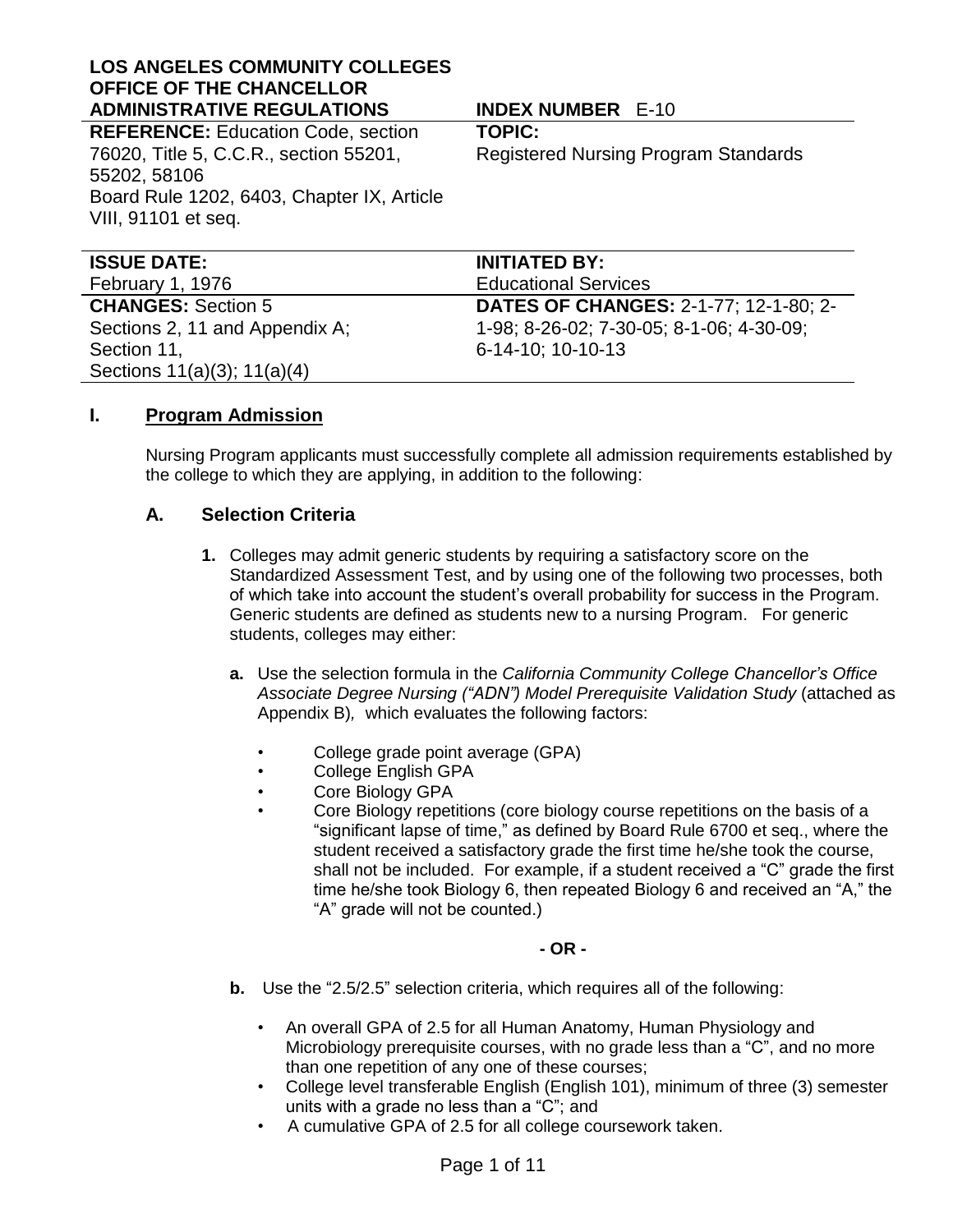**2.** Colleges may admit career ladder option students and 30-Unit Option students to the Nursing Program as follows:

#### **a. Licensed Vocational Nursing ("LVN") to Registered Nursing ("RN") Career Ladder Option**

The career ladder option is available to LVN candidates who have:

- A current California Vocational Nursing license;
- Completed all of the Program prerequisites;
- Met the selection criteria of the Nursing Program, and
- Completed a transitional course as determined by the Nursing Program.

# **b. 30- Unit Option**

The 30-Unit Option, as mandated by the California Board of Registered Nursing ("BRN"), enables LVN's to apply for licensure as an RN. This option is open to eligible applicants who have:

- A current California Vocational Nursing license;
- Completed courses with no less than a grade of "C" in Physiology (4 semester units);
- Completed Microbiology (4-5 semester) units with no less than a "C"; and
- Completed a transitional course as determined by the Nursing Program.

Completion of the 30-Unit Option qualifies students to sit for the Board of Registered Nursing ("BRN") licensure exam, however, it **does not meet the requirements for the Associate of Science degree in Nursing and students will not receive a degree.** 

# **B. Academic Requirements (Prerequisite Courses)**

The following prerequisites must be satisfied prior to admission to the Nursing Program. All courses must be completed with no less than a grade of "C" or better. Prerequisite courses taken at institutions on the quarter system will be evaluated by the Counseling Department for equivalency using existing articulation where appropriate.

| <b>Course</b>                    | <b>Minimum Requirements</b>                                | <b>LACCD Course</b>                                         |
|----------------------------------|------------------------------------------------------------|-------------------------------------------------------------|
| Chemistry*                       | 5 Semester units with a lab                                | Chemistry 51                                                |
| Anatomy<br>- AND -<br>Physiology | 4 semester units with a lab<br>4 semester units with a lab | Anatomy 1<br>Physiology 1                                   |
| Microbiology                     | 4 or 5 semester units with a lab                           | Microbiology 1<br>- OR -<br>Microbiology 20                 |
| Math                             | 5 semester units                                           | Math 115 or higher<br>- OR -<br>Equivalent assessment score |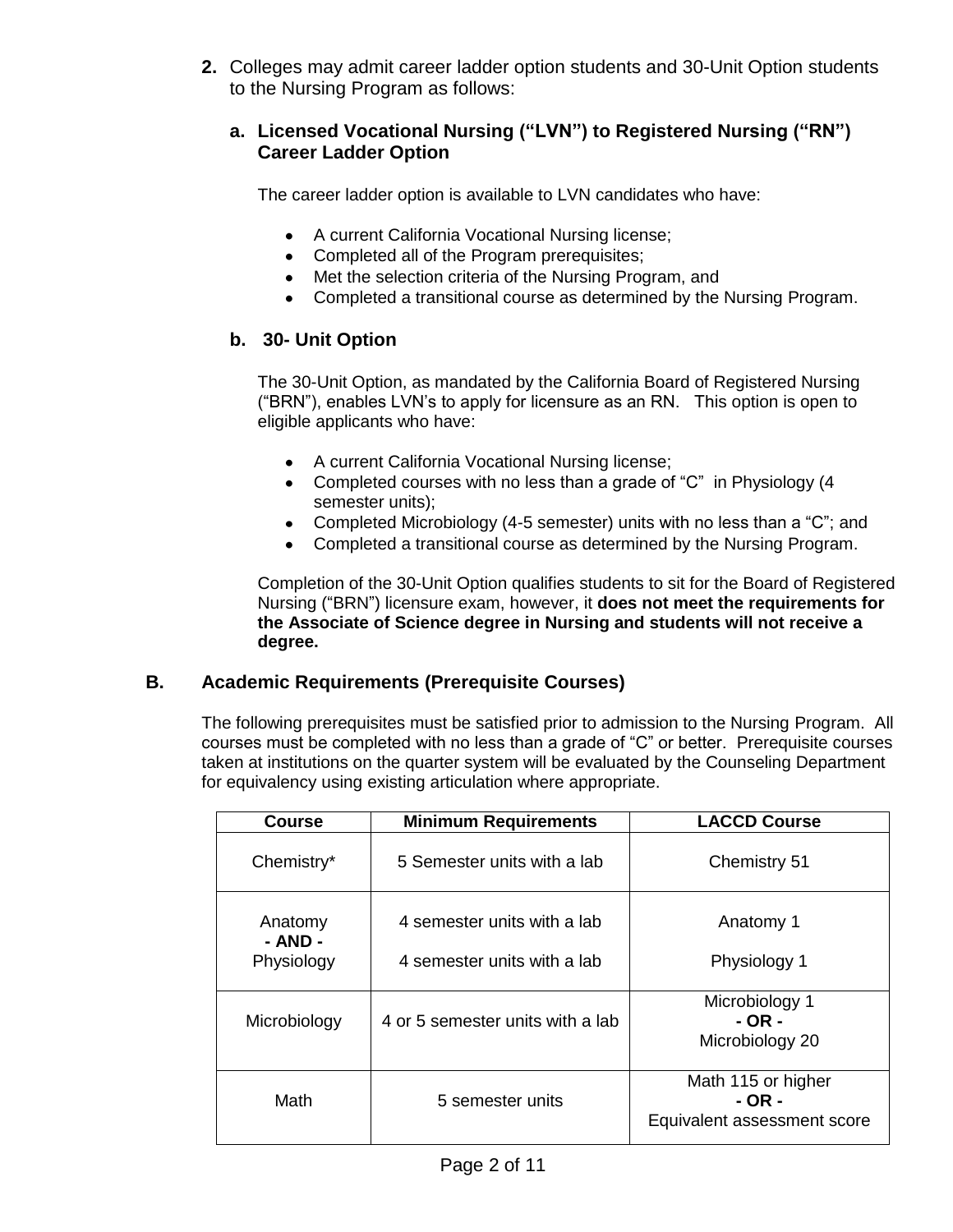| General<br>Psychology                     | 3 semester units | Psychology 1  |
|-------------------------------------------|------------------|---------------|
| Life-Span<br>Psychology                   | 3 semester units | Psychology 41 |
| <b>College Reading</b><br>and Composition | 3 semester units | English 101   |

*\*Students who can demonstrate successful completion of one year of high school Chemistry (with a lab) with no less than a grade of "C" are exempt from this prerequisite.*

# **C. Health Requirements**

At the time of admission and throughout the course of the Program, students must be free from communicable diseases, infections, and other conditions that present a threat to or negatively impact the well-being of faculty, students, clinical facility personnel or patients, or would prevent the successful performance of the role, responsibilities and tasks required in the education and training Program of the college.

#### **1. Health assessment**

Each Nursing student shall have completed and filed a Nursing Health Assessment form (Appendix A) prior to entrance to the Program. The Health Assessment must be repeated biennially or earlier if required by an affiliating clinical agency.

Students must bear the cost of their examination and tests for:

- **a.** The Nursing Program Health Assessment,
- **b.** Laboratory tests, and
- **c.** Immunizations/titers.

#### **2. Background check**

Nursing students must provide, at their own cost, a background check that meets the requirements of the Nursing Program's participating clinical facilities. The check must be repeated biennially or earlier if required by an affiliating clinical agency.

#### **II. Nursing Program Progression**

#### **A. First Semester**

1. Any student who withdraws from or receives a substandard grade ("D", "F", or "NP/NCR") in any LACCD nursing course during the first semester of the Nursing Program will be dismissed from the Program, and disqualified from re-entry into all LACCD Nursing Programs.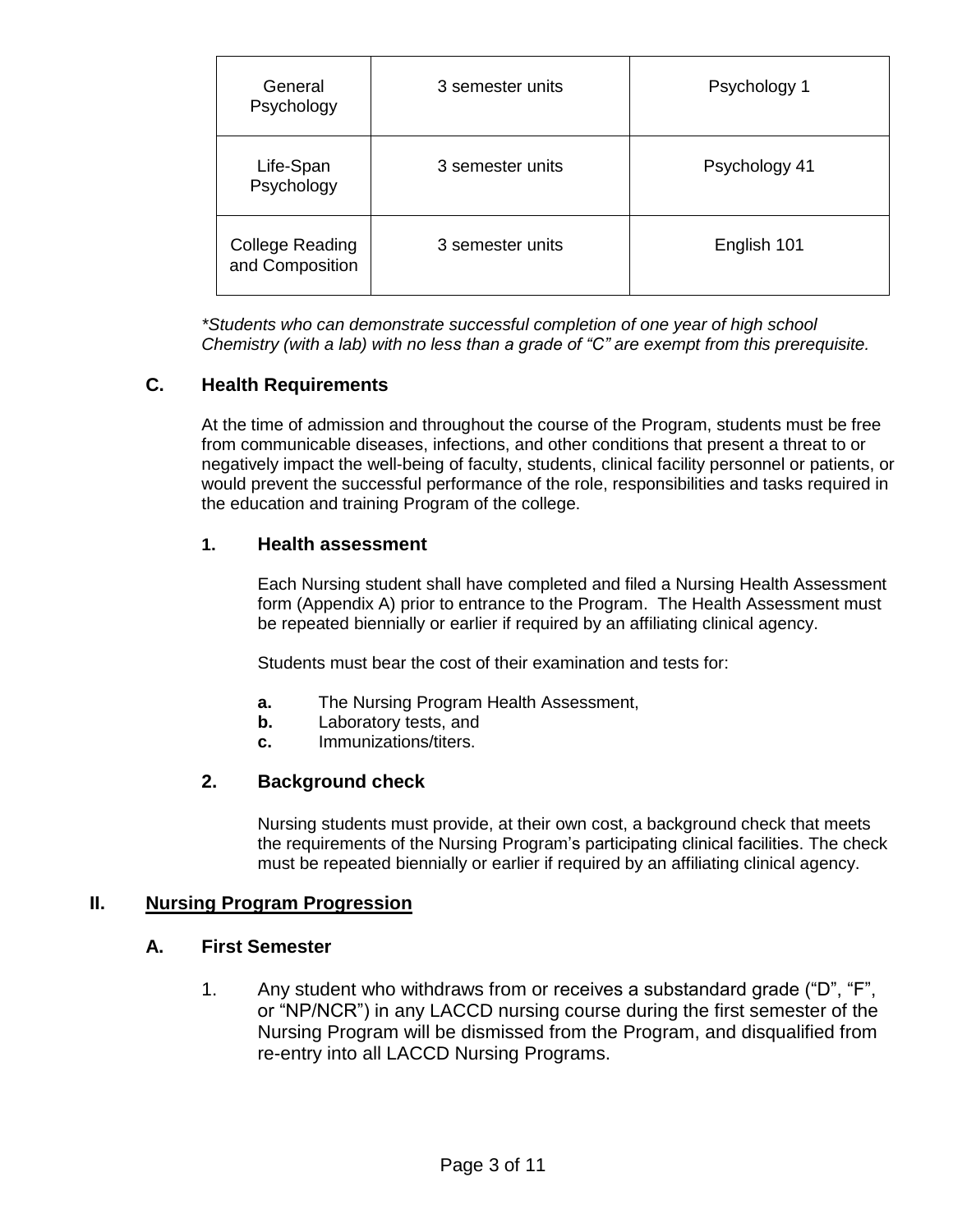- 2. Withdrawals made on the following bases shall not count against the student:
	- a. Extenuating circumstances including but not limited to, verified cases of accidents, illnesses or other circumstances beyond the control of the student.
	- b. Withdrawals that have been removed on the basis of a student withdrawing from the course due to discriminatory treatment, or due to retaliation for alleging discriminatory treatment. The determination of whether discriminatory treatment (or retaliation for alleging discriminatory treatment) has occurred must be pursuant to the process in Chapter XV of the Board Rules.

# **B. Second, Third, and Fourth Semesters**

- 1. A student in the second, third or fourth semester of the Nursing Program who withdraws from or receives **one** substandard grade ("D", "F", or "NP/NCR") in any nursing course will not be permitted to progress in the Program, unless the student successfully completes within one year an "Individual Remediation Plan" provided by the Nursing Program. Once the student has completed the "Individual Remediation Plan," he/she will be permitted to repeat the course, once space is available.
- 2. A student in the second, third or fourth semester of the Nursing Program who receives a **second** substandard grade ("D", "F", or "NP/NCR") or withdrawal will be dismissed from the Program and disqualified from re-entry into all LACCD Nursing Programs.
- 3. Withdrawals made on the following basis shall not count against the student:
	- a. Extenuating circumstances, including but not limited to, verified cases of accidents, illnesses or other circumstances beyond the control of the student.
	- b. Withdrawals that have been removed on the basis of a student withdrawing from the course due to discriminatory treatment, or due to retaliation for alleging discriminatory treatment. The determination of whether discriminatory treatment (or retaliation for alleging discriminatory treatment) has occurred must be pursuant to the process in Chapter XV of the Board Rules.

# **C. Leaves of Absence**

- 1. A student in good standing may request a leave of absence for up to **two semesters**.
- 2. Criteria for leave of absence may include, but are not limited to, verified cases of accident, illness or other circumstances beyond the control of the student.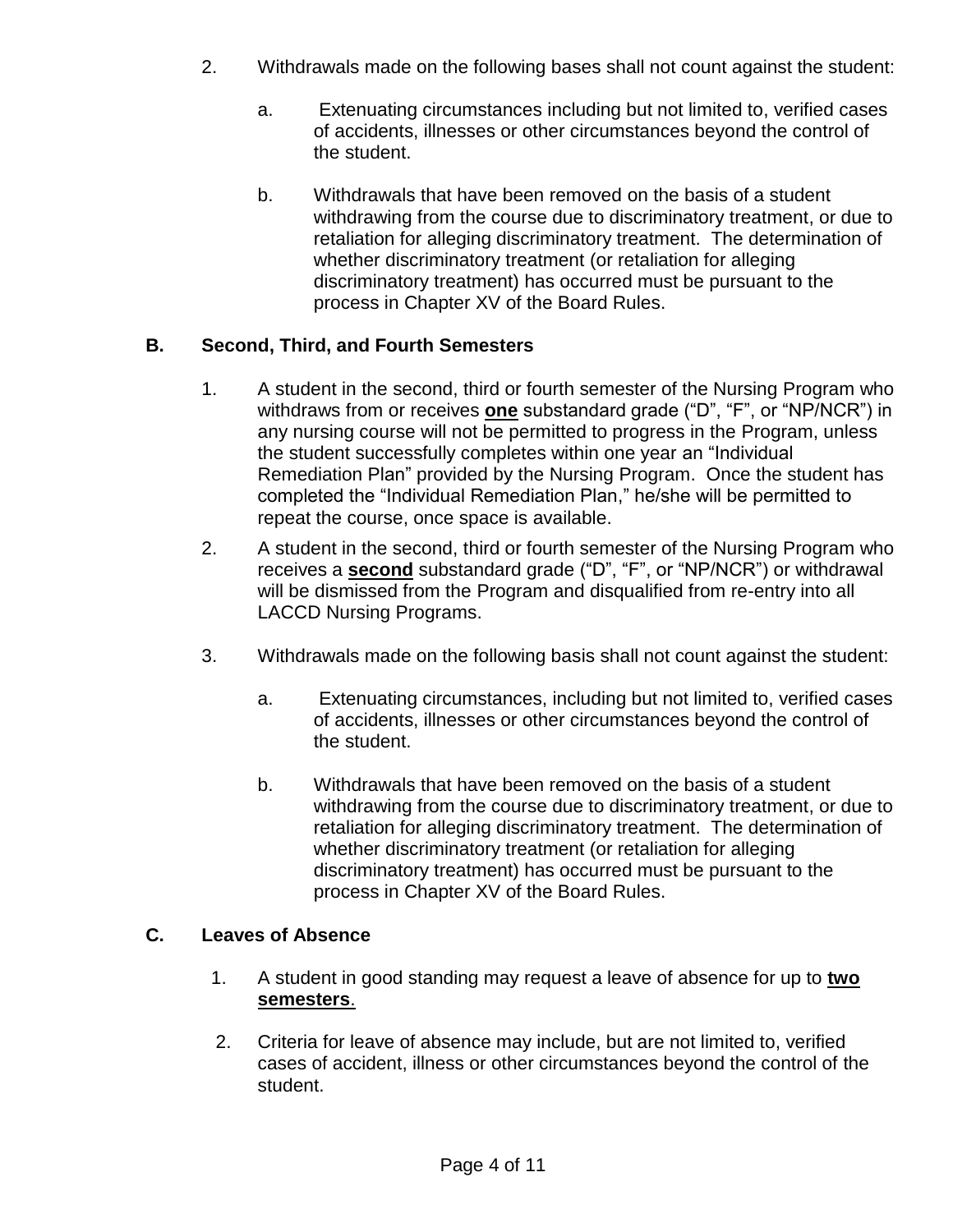3. Requests for leaves of absence shall be reviewed by a committee of the Nursing Program.

# **III. Dismissal**

- A. Students may be dismissed from the Nursing Program for failing to meet academic requirements, health requirements, and Program progression standards.
- B. Students may appeal their dismissal as follows:
	- 1. The student shall file a written petition to appeal his/her dismissal within fifteen (15) calendar days after they received the notification of dismissal. The petition shall clearly state the grounds on which continued enrollment should be granted, and shall provide supporting evidence.
	- 2. Petitions will be reviewed by an Appeals Committee consisting of, at a minimum, the Director of the Nursing Program, a minimum of three (3) faculty members, and a student services administrator. The student shall be provided the opportunity to address the Committee.
	- 3. The decision of the Appeals Committee shall be communicated to the student, in writing, no later than ten (10) business days after the Committee meets.
	- 4. Students may file a formal student grievance, pursuant to Administrative Regulation E-55, regarding dismissal from a Nursing Program.

# **IV. Violations of Code of Conduct**

Students may be disciplined for violations of the Code of Conduct (LACCD Board Rules, Chapter IX, Article VIII), including but not limited to **"unsafe conduct,"** which as defined in Board Rule 9806(a), includes "unsafe conduct in connection with a Health Services Program." Per LACCD Board Rules, Chapter IX, Article XI, disciplinary measures may include but are not limited to suspensions and/or expulsions from nursing Programs and/or the District altogether. Students may not pursue student grievances for disciplinary actions taken pursuant to the process in LACCD Board Rules, Chapter IX and Article XI.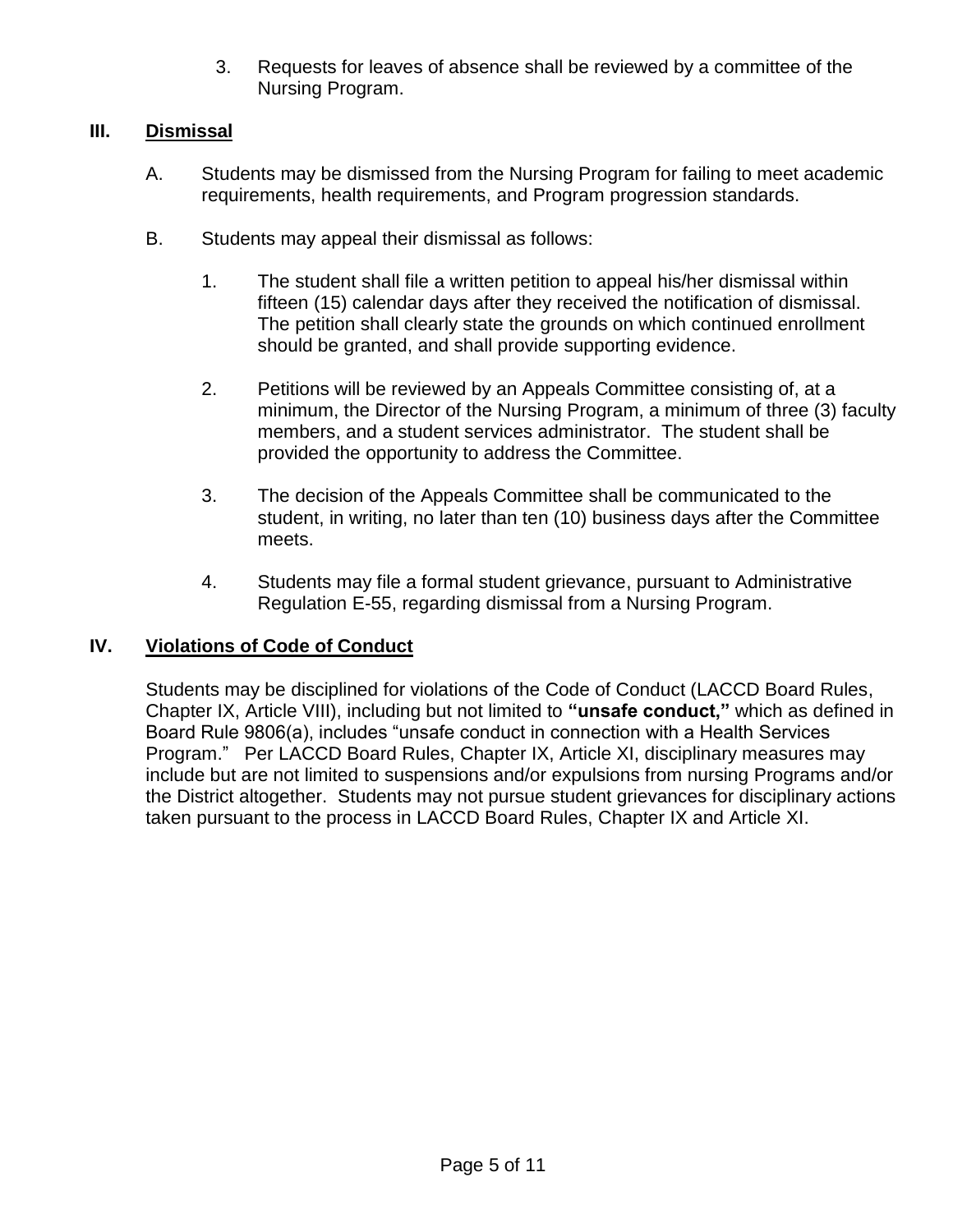#### **APPENDIX A**

#### **NURSING PROGRAM HEALTH ASSESSMENT**

| <b>Last Name</b> | <b>First Name</b> | <b>M.</b> Initial | <b>Student ID#</b> |
|------------------|-------------------|-------------------|--------------------|
|------------------|-------------------|-------------------|--------------------|

**Address (Street, City, Zip)**

| Home Phone #                        | Cell Phone #                                          | <b>E-mail Address</b>             |
|-------------------------------------|-------------------------------------------------------|-----------------------------------|
| Underline any disease you have had: |                                                       | <b>Current Illness:</b>           |
| Anemia<br><b>Asthma</b>             | <b>Seizure Disorder</b><br><b>Sickle Cell Disease</b> | <b>Chronic Illness:</b>           |
| <b>Diabetes</b><br><b>Jaundice</b>  |                                                       | <b>Current Medications taken:</b> |

*A complete physical examination including lab work is required every two (2) years unless otherwise specified by affiliating clinical agency***.**

| <b>Physical Exam Date</b>                           | Height                  | Weight               |                       |
|-----------------------------------------------------|-------------------------|----------------------|-----------------------|
| <b>Vital Signs</b>                                  |                         |                      |                       |
| B/P                                                 | <b>Pulse</b>            | <b>RR</b>            | <b>Temp</b>           |
| <b>General Appearance:</b>                          |                         |                      |                       |
| Skin:                                               | <b>Nodes:</b>           | <b>Neck Thyroid:</b> | Ears:<br>$\mathsf{R}$ |
| <b>PERRLA</b><br>Eyes:                              | ENT:                    | Chest:               | Cardiovascular        |
| Abdomen:                                            | <b>Musculoskeletal:</b> | Neuro:               | <b>Endocrine:</b>     |
| GU:                                                 |                         |                      |                       |
| <b>Additional Data - Summary - Recommendations:</b> |                         |                      |                       |

# *Examined by: (Please stamp if available)*

| <b>Print Name:</b> | <b>Credentials:</b><br>MD | <b>NP</b> | DO | <b>PA</b> |  |
|--------------------|---------------------------|-----------|----|-----------|--|
|                    | <b>License Number:</b>    |           |    |           |  |
| Signature:         | Telephone:                |           |    |           |  |
|                    | <b>Address:</b>           |           |    |           |  |
|                    |                           |           |    |           |  |

| <b>PATIENT NAME:</b>    | PHYSICAL EXAM DATE:        |
|-------------------------|----------------------------|
| MEDICAL PROVIDER NAME:  | MEDICAL PROVIDER PHONE NO: |
| MEDICAL OFFICE ADDRESS: |                            |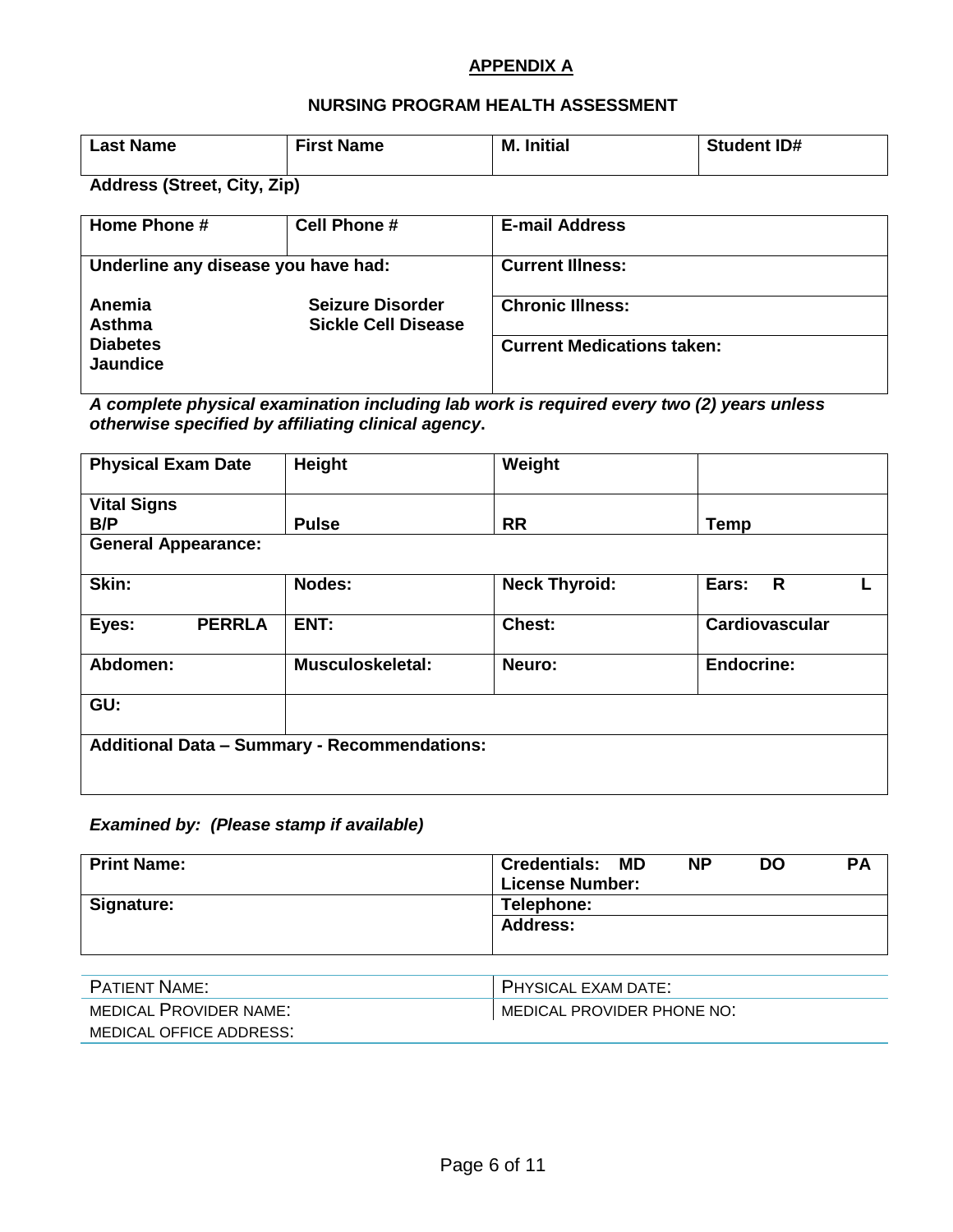*COPIES OF ALL LAB REPORTS AND IMAGINING STUDIES MUST BE INCLUDED WITH THIS FORM*

| <b>Labs for Physical</b> | <b>Date</b> | <b>Results</b> |
|--------------------------|-------------|----------------|
| <b>Serology (RPR)</b>    |             |                |
| <b>CBC</b>               |             |                |
| Urinalysis               |             |                |

| <b>Immunity Status*</b> |                      | <b>Date</b> | <b>Results</b> |
|-------------------------|----------------------|-------------|----------------|
| Rubeola<br>(measles)    | <b>Titer/Vaccine</b> |             |                |
| <b>Mumps</b>            | <b>Titer/Vaccine</b> |             |                |
| <b>Rubella</b>          | <b>Titer/Vaccine</b> |             |                |
| <b>Varicella</b>        | <b>Titer/Vaccine</b> |             |                |
| <b>Hepatitis B</b>      | <b>Titer/Vaccine</b> |             |                |
| <b>Polio</b>            | <b>Titer/Vaccine</b> |             |                |

# **\****If titers are equivocal or negative, a vaccine will be required; and titer repeated per medical protocol.*

| <b>Immunizations</b>                             | <b>Date</b> | <b>Results</b> |
|--------------------------------------------------|-------------|----------------|
| Influenza/Flu Vaccination                        |             |                |
| Tetanus, Diptheria, &<br><b>Pertussis (Tdap)</b> |             |                |

| <b>TB Clearance</b>                                    |  |                 |  |  |
|--------------------------------------------------------|--|-----------------|--|--|
| If PPD Negative, then a 2-Step PPD is Required         |  |                 |  |  |
| Date of 1st PPD                                        |  | <b>Results:</b> |  |  |
| Date of 2nd PPD                                        |  | <b>Results:</b> |  |  |
| If PPD Positive, then the following items are Required |  |                 |  |  |
| Date of positive<br>PPD:                               |  |                 |  |  |
| Date of Chest X-ray:<br>(include X-Ray<br>report)      |  | <b>Results:</b> |  |  |

**Revised: February 2013**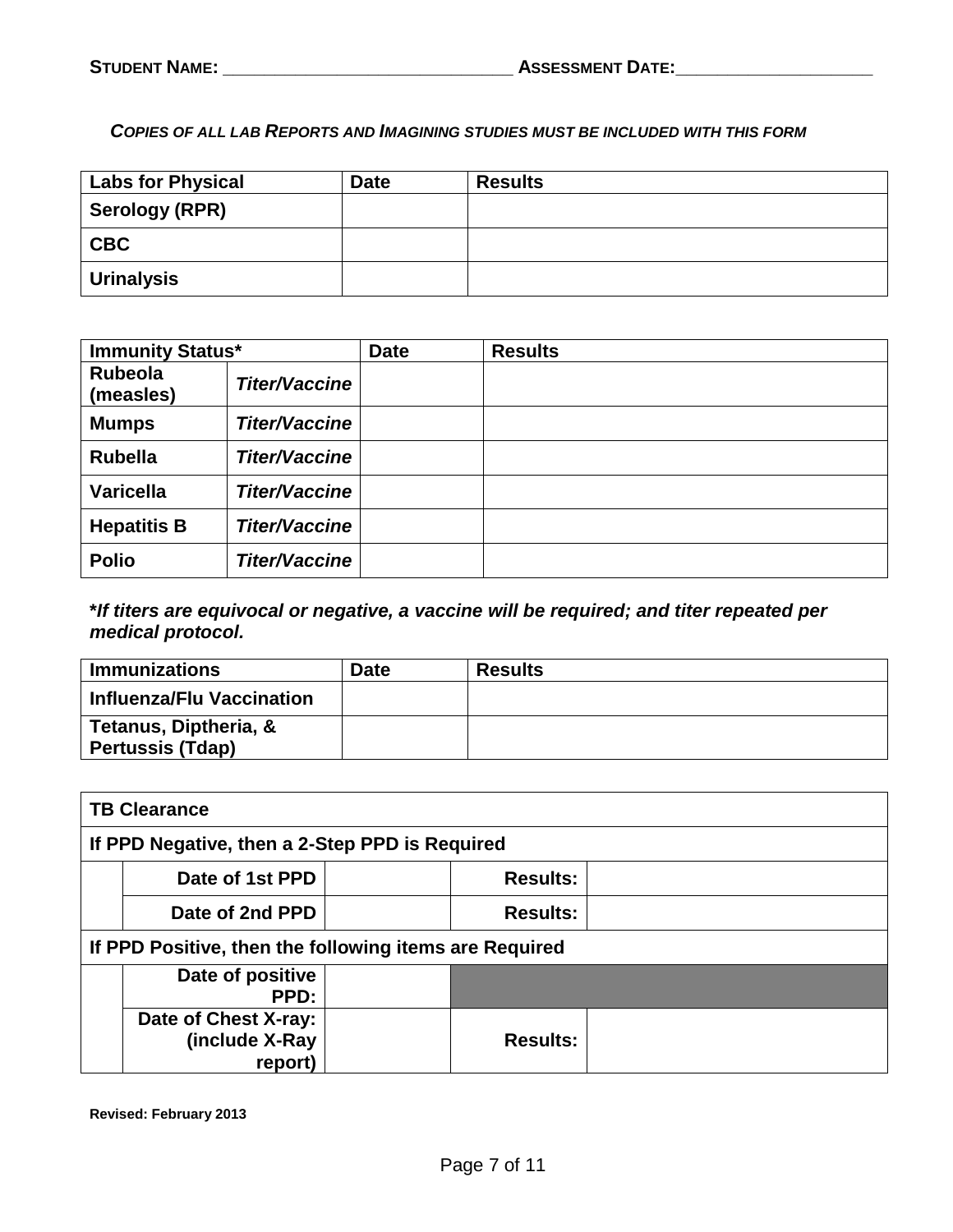#### **APPENDIX B**

The following is adapted from the California Community College Chancellor's Office *Advisory on Use of "Model Prerequisites" for Enrollment in Associate Degree Nursing Programs (ADN*) (Memo 03-23, July 16, 2003).

# **Guidelines to Evaluate Effectiveness of Selection Model**

A college can evaluate the effectiveness of the selection model. First the college must calculate the four parts of the ADN selection formula. These parts are:

- College GPA
- College English GPA
- Core Biology GPA (Anatomy, Physiology, and Microbiology)
- Core Biology Repetitions

Calculate each part as follows:

**College GPA** - use the GPA as it appears on the student's transcript, excluding non-credit and not-for-credit courses.

**College English GPA** - use all credit English course grades, regardless of the level of English course.

**Core Biology GPA** - include all microbiology, anatomy and physiology classes the student has taken at the college (or at other colleges since the formula works with transcript data for students who may have taken these classes elsewhere). Compute the GPA in the usual way. Divide grade points by units  $(30/13 = 2.31)$ .

**Core Biology Repetitions** - count the number of times the student has taken a Core Biology course and divide by the number of courses taken. For example – a student has taken the same microbiology course three times with grades of W, F and C. For the computation of GPA, take only the last course and note that the student repeated the class twice. Do this for all microbiology classes. So the college might have the following:

| Course          | Grade | <b>Units</b> | <b>Repetitions Grade</b> | <b>Points</b> |
|-----------------|-------|--------------|--------------------------|---------------|
| Microbiology 50 |       |              |                          |               |
| Anatomy 1       | B     |              |                          | ィク            |
| Physiology 1    |       |              |                          |               |
| otal            |       | 13           |                          | 21            |

Compute Repetitions. Divide repetitions by the number of courses. In this case there were three repetitions of three microbiology courses so the repetitions are  $3/3 = 1$ .

Compute college and English GPA in a similar way. Let's say that when the college does this for a given student the college GPA is 2.5 and the English GPA is 2.2.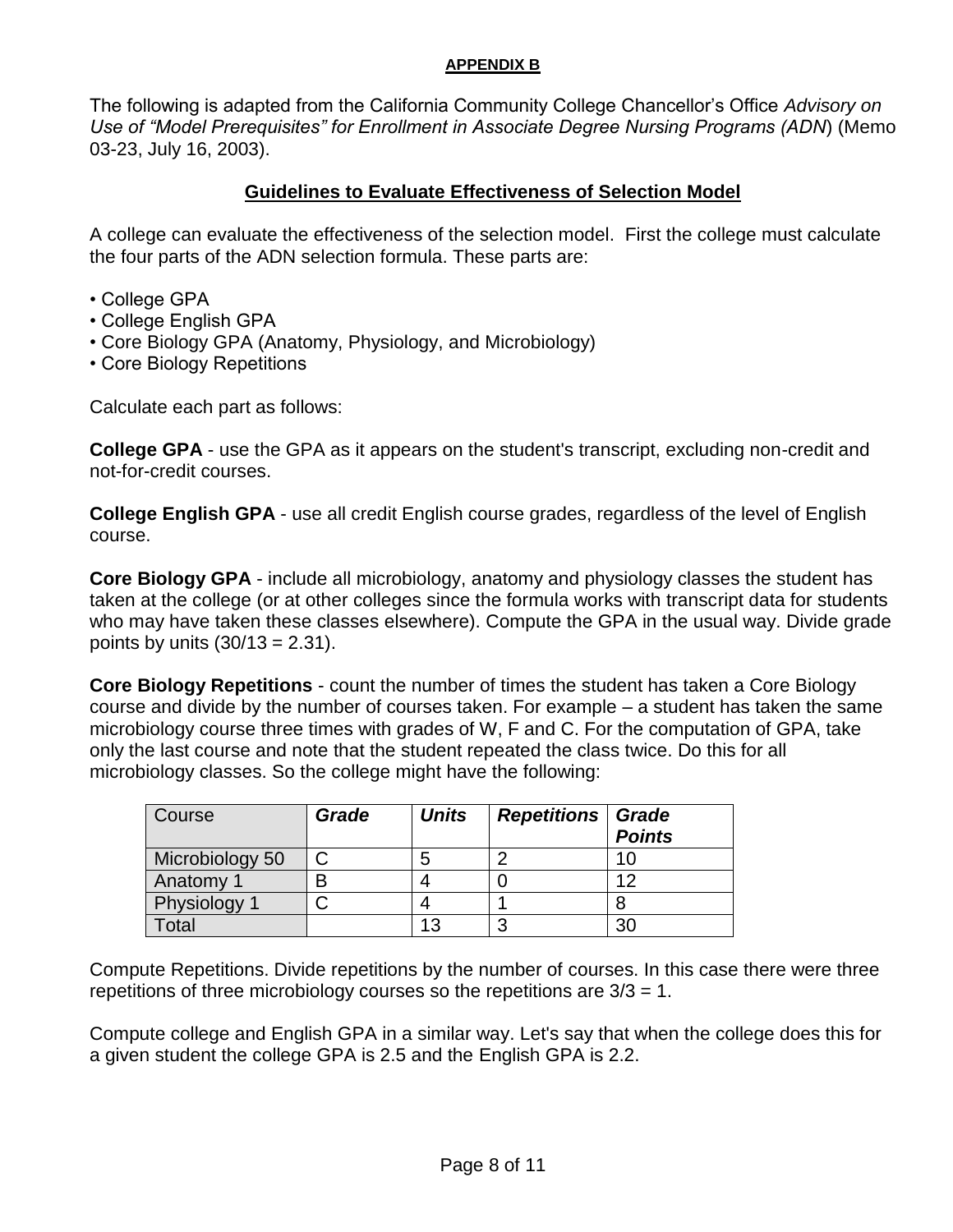Insert these three numbers in the formula below.

exp(-1.3907+.3465(ColGPA)+.3139(EngGPA)+.267(BioGPA)-1.0279(BioReps)) \_\_\_\_\_\_\_\_\_\_\_\_\_\_\_\_\_\_\_\_\_\_\_\_\_\_\_\_\_\_\_\_\_\_\_\_\_\_\_\_\_\_\_\_\_\_\_\_\_\_\_\_\_\_\_\_\_\_\_\_\_\_\_\_

(l+exp(-1.3907+.3465(Co1GPA)+.3139(EngGPA)+.267(BioGPA)-1.0279(BioReps)))

As shown below, here are the inserted values.

exp(-1.3907 + .3465(2.5)+.3139(2.2)+.267(2.31) - 1.0279(1) \_\_\_\_\_\_\_\_\_\_\_\_\_\_\_\_\_\_\_\_\_\_\_\_\_\_\_\_\_\_\_\_\_\_\_\_\_\_\_\_\_\_\_\_\_\_\_\_

1 + exp(-1.3907 + .3465(2.5)+.3139(2.2)+.267(2.31) - 1.0279(1)

When the calculation is performed, the result is .60662. Round to 60% and this is the predicted probability of the student completing the college's nursing program - that is if the college's nursing program is like the average nursing program in the consortium of twenty nursing programs examined in the ADN prerequisite study. However, taking nothing for granted, the validity and reliability (consistency) of this formula should be checked for the college's program.

# **Analyzing the college's results**

Validate the formula by applying it to some former students. Use a sample of at least 60 students who ENTERED the college's program at least two years ago, and calculate their formula components and probability of success and then place the students into three groups. These groups are the students who have a predicted probability of success below 60%, those who have a predicted probability of 60% to 80% and those with a predicted probability of 80% to 100%. The college may have 20 or so students in each group.

#### Example

| Group         | <b>Number</b> |
|---------------|---------------|
| $< 60\%$      | 18            |
| $60\% - 80\%$ | 24            |
| 80% and above | <b>18</b>     |
| l Total       | 60            |

Since these are past students who have already completed or dropped out of the college's program, the college needs to associate each program outcome with the predicted completion outcome. Below is an example of students whose predicted probability of success is below 60%.

| <b>Student</b> | Predicted probability of | <b>Program Completion</b> |  |
|----------------|--------------------------|---------------------------|--|
|                | <b>SUCCESS</b>           |                           |  |
| 1              | 59%                      | Yes                       |  |
| 2              | 48%                      | No                        |  |
| 3              | 45%                      | Yes                       |  |
| $\overline{4}$ | 55%                      | Yes                       |  |
| 5              | 40%                      | No                        |  |
| 6              | 49%                      | No                        |  |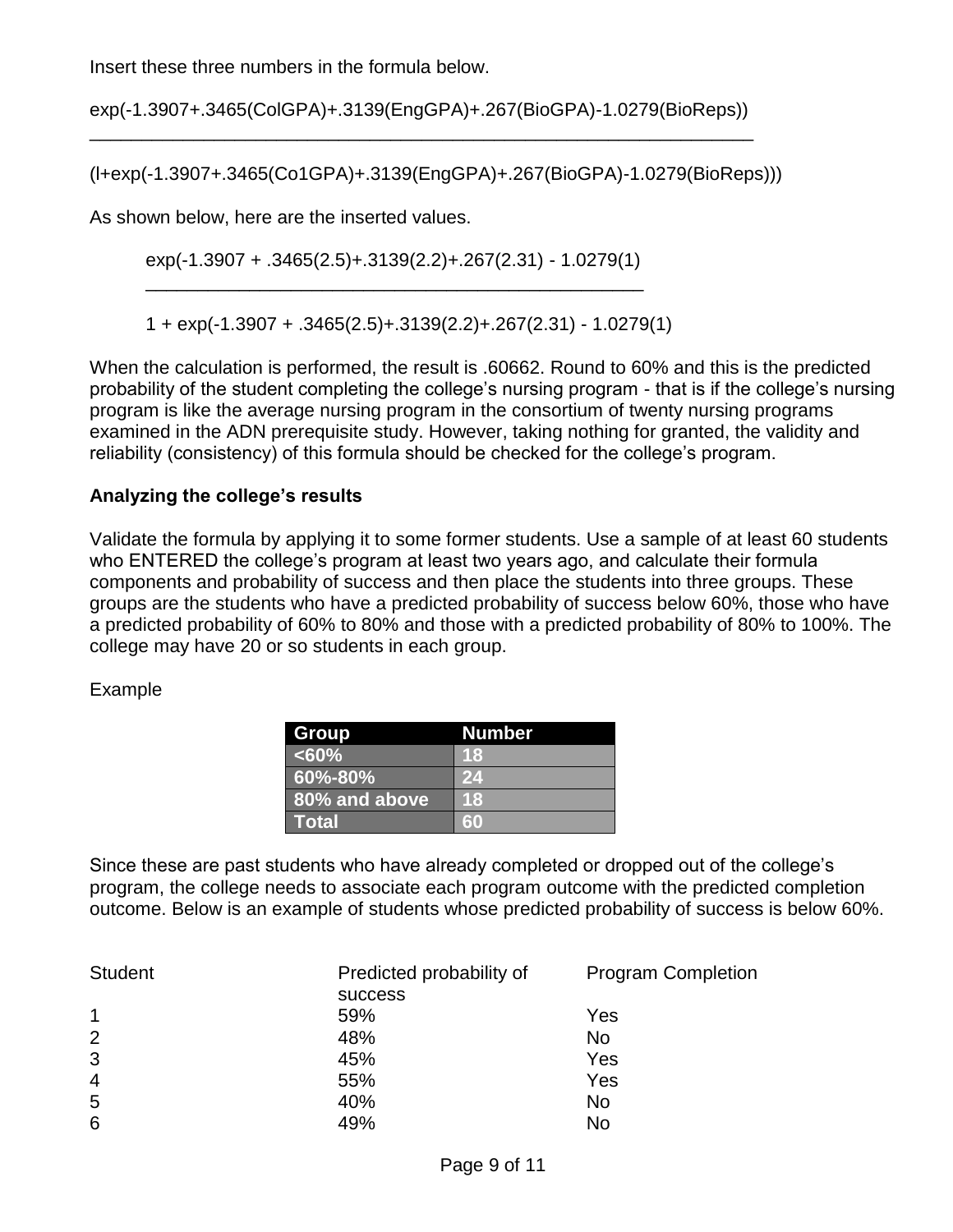| $\overline{7}$ | 50% | Yes |
|----------------|-----|-----|
| 8              | 55% | Yes |
| 9              | 38% | No  |
| 10             | 54% | No  |

Predicted probabilities of success range from 38% to 59%, so the average is approximately 50%. Next, look at how many students complete the program. Note that five out of the ten are program completers. There appears to be some alignment. 50% average predicted probability of success and 50% actually complete the program. This kind of intuitive correspondence between predicted success and actual success is a good indicator that this formula works for the college's program.

The college needs to apply the same procedures to students in the higher ranges as well. Do greater percentages of students in the higher cohorts actually complete the college's programs? If they do, then this is additional evidence that the formula works for the college's program.

The formula will not work invariably well for all students. As with any model predicting some future outcome, there is some degree of error. Students will always be a surprise. Some students with very high predicted probabilities will drop out while others with low predicted probabilities will stay in, however, in general, prior research has shown students at the lower predicted probabilities tend to be retained less well than students at the higher ranges.

# **How to set the cut score**

There are many considerations for setting cut scores. Below are several examples.

- 1. Set a cut score that will maximize correct identifications of students who will succeed and fail (using the group of former students for whom the college have computed predicted probabilities of success and compare these probabilities with their actual success rates).
- 2. Set the cut score that seems appropriate (e.g.. a student should have at least a 70% chance of success).
- 3. Determine the cut score so as to deny entrance to only those students who are highly unlikely to succeed. First the college must define "highly unlikely to succeed." For instance, if the nursing faculty, in conjunction with other interested parties at the college, believe that students with less than a 50% chance of success are highly unlikely to succeed. The college may use this as the college's cut score.

# **Disproportionate Impact**

One of the goals of any selection criteria is to minimize disproportionate impact on identified populations that is not due to varying levels of educational preparation and performance found among applicants to a program.

A common way of computing disproportionate impact is the "80% rule." The rule says that the percentage of all subpopulations selected must be within 80% of the selection rate for the group with the highest selection rate. For example: If the college set a cut score that selects 90% of White students in the college's applicant pool, the percentages of all subgroups selected must be higher than 72% (or .80 multiplied by .90). So, if the college has 10 Latino/a students applying for the college's program and the selection formula identifies fewer than 7 (approximately 70%)